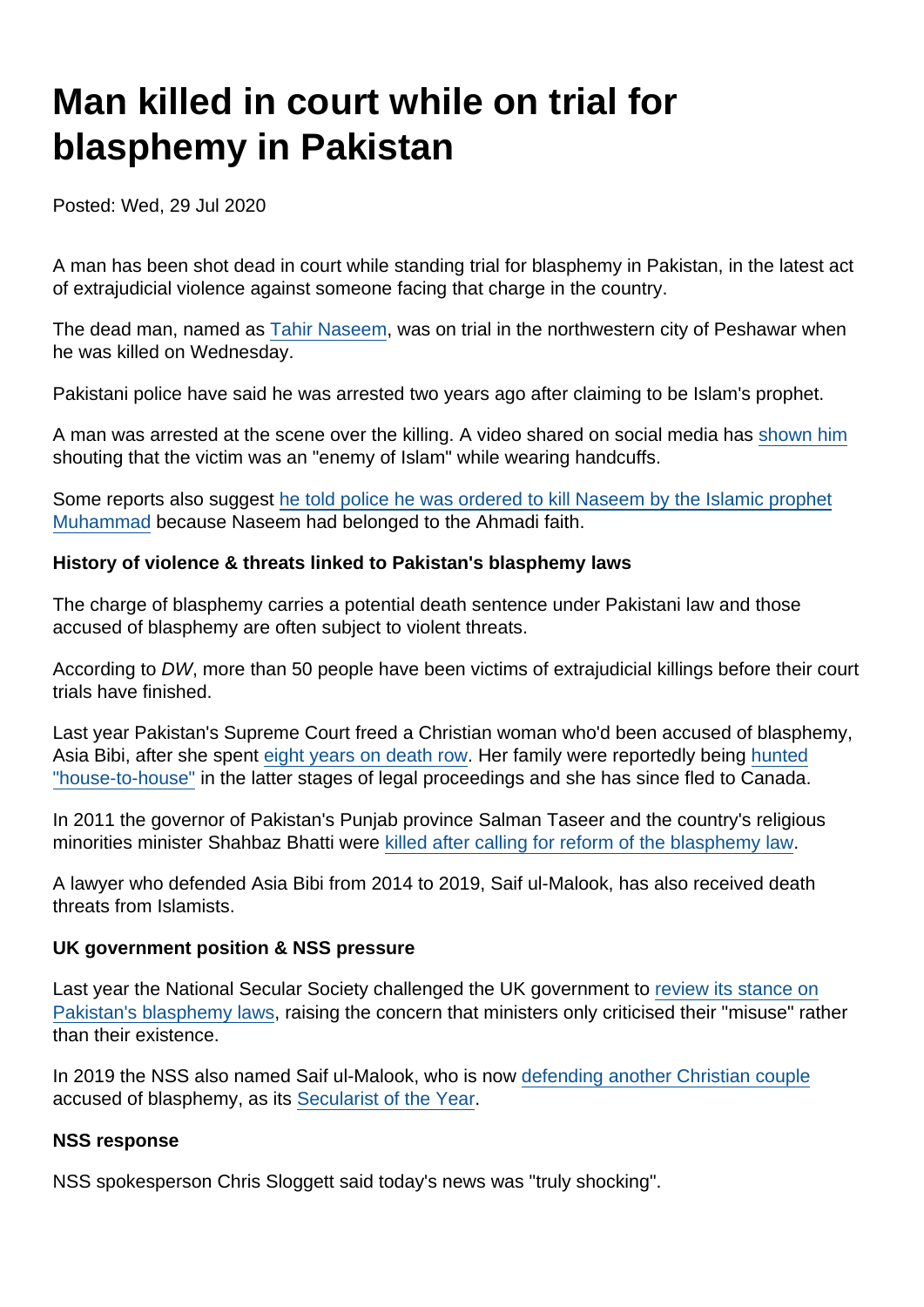"This killing is a sobering illustration of the fact that accusations of blasphemy can act as a de facto death sentence in Pakistan, even when courts have the courage to reject Islamists' demands to execute those accused.

"It's also a tragic reminder that blasphemy laws are an affront to freedom of expression, and that the UK government should stand unapologetically for their repeal wherever they exist."

Report highlights anti-Ahmadi hatred in UK

The killing comes just a week after a parliamentary group [warned of an "overspill" of anti-Ahmadi](https://www.secularism.org.uk/news/2020/07/urgent-steps-needed-to-curb-anti-ahmadi-extremism-in-uk-report-says) [hatred](https://www.secularism.org.uk/news/2020/07/urgent-steps-needed-to-curb-anti-ahmadi-extremism-in-uk-report-says) from Pakistan to the UK and called for "urgent" steps to tackle the problem.

Ahmadis are a Muslim sect but have officially been [declared non-Muslims](https://www.theguardian.com/world/2020/jul/29/pakistani-man-tahir-ahmed-naseem-blasphemy-laws-shot-dead-in-peshawar-court) in Pakistan.

Update, 6 August :

The NSS has again written to the Foreign Office to urge it to reconsider its rhetoric around blasphemy laws, and ensure its condemnation of such laws is clear, following the killing of Tahir Naseem.

Meanwhile since the killing thousands have rallied in northwestern Pakistan in [support of the](https://www.washingtonpost.com/world/the_americas/us-says-man-gunned-down-in-pakistani-court-was-american/2020/07/31/a9c86ac6-d31f-11ea-826b-cc394d824e35_story.html) [gunman](https://www.washingtonpost.com/world/the_americas/us-says-man-gunned-down-in-pakistani-court-was-american/2020/07/31/a9c86ac6-d31f-11ea-826b-cc394d824e35_story.html). And images have emerged which appear to show [lawyers and police taking selfies](https://twitter.com/Gulalai_Ismail/status/1290368970009313280) with the suspect in the killing shortly after it happened.

Some other details in this story were also updated on 4 August 2020.

Image by [Qasim Rehmani](https://pixabay.com/users/qkcreativity92-11951897/?utm_source=link-attribution&utm_medium=referral&utm_campaign=image&utm_content=4775471) from [Pixabay](https://pixabay.com/?utm_source=link-attribution&utm_medium=referral&utm_campaign=image&utm_content=4775471).

[Discuss on Facebook](https://www.facebook.com/NationalSecularSociety/posts/3175948279140168?__xts__[0]=68.ARDpPXo3g4TNX89hS6W6jqBV27jXXNzuGDKD_sUBWs4AEfa4GqhWukbzHKgqlOSo1SyOcV-QMBADHQ6hrqZg8JDfeu8jdp1MU3YBOkQruaOo53LzJ1z_JxWz4s5GmBRR4lW7iRpO2BsuFR9yK5-PQukI7NFV6bMNnHbxLxGZoKLDrGXwJ9DleJAb96zTXf3lsq2weLGoyJoykUxnGepLsy48VnHvdkzM1Ucsm8IBUQnnW1jEQ_eZ7cPinaMUGL9fyEMvhlBzHXlIOF7E7Oq5-lsRZzv6qGoj0P9r-My_JA9yhgXhxi9E-4HNLpiYbtQu7XRKWXOU1K6VLSZD0H0bklVeug&__tn__=-R)

## What the NSS stands for

The Secular Charter outlines 10 principles that guide us as we campaign for a secular democracy which safeguards all citizens' rights to freedom of and from religion.

- [Read the Secular Charter](https://www.secularism.org.uk/the-secular-charter.html)
- [Share on What's App](whatsapp://send?text=http://www.secularism.org.uk/news/2020/07/man-killed-in-court-while-on-trial-for-blasphemy-in-pakistan?format=pdf)
- [Share on Facebook](https://www.facebook.com/sharer/sharer.php?u=http://www.secularism.org.uk/news/2020/07/man-killed-in-court-while-on-trial-for-blasphemy-in-pakistan?format=pdf&t=Man+killed+in+court+while+on+trial+for+blasphemy+in+Pakistan)
- [Share on Twitter](https://twitter.com/intent/tweet?url=http://www.secularism.org.uk/news/2020/07/man-killed-in-court-while-on-trial-for-blasphemy-in-pakistan?format=pdf&text=Man+killed+in+court+while+on+trial+for+blasphemy+in+Pakistan&via=NatSecSoc)
- [Share on Email](https://www.secularism.org.uk/share.html?url=http://www.secularism.org.uk/news/2020/07/man-killed-in-court-while-on-trial-for-blasphemy-in-pakistan?format=pdf&title=Man+killed+in+court+while+on+trial+for+blasphemy+in+Pakistan)
- [Subscribe to RSS Feed](/mnt/web-data/www/cp-nss/feeds/rss/news)

Tags: [Blasphemy,](https://www.secularism.org.uk/news/tags/Blasphemy) [Freedom of Expression](https://www.secularism.org.uk/news/tags/Freedom+of+Expression), [Pakistan](https://www.secularism.org.uk/news/tags/Pakistan)

## Related Campaigns